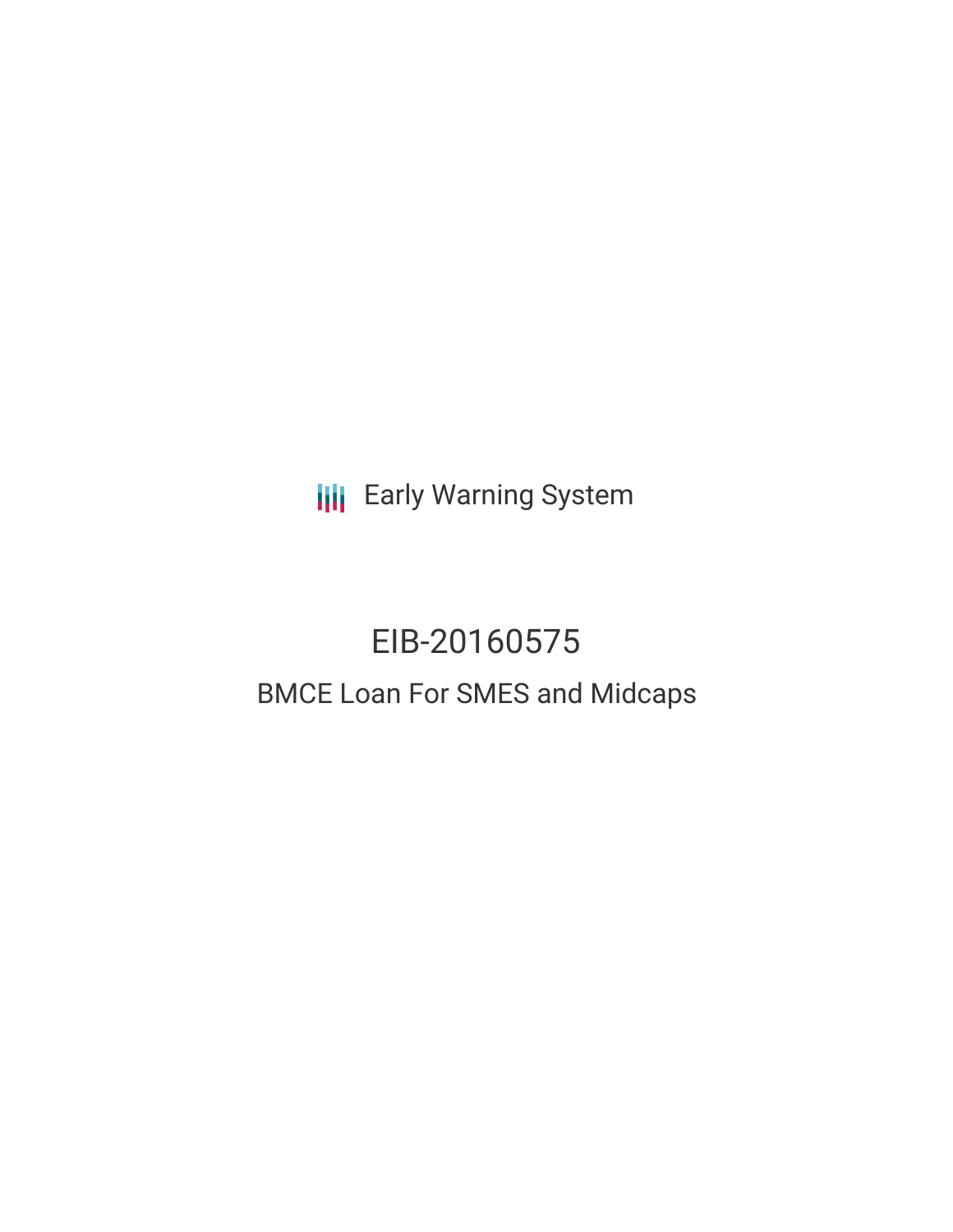

#### **Quick Facts**

| <b>Countries</b>               | Morocco                                |
|--------------------------------|----------------------------------------|
| <b>Financial Institutions</b>  | European Investment Bank (EIB)         |
| <b>Status</b>                  | Approved                               |
| <b>Bank Risk Rating</b>        | FI                                     |
| <b>Voting Date</b>             | 2016-11-23                             |
| <b>Borrower</b>                | Banque Marocaine Du Commerce Exterieur |
| <b>Sectors</b>                 | Finance                                |
| <b>Investment Type(s)</b>      | Loan                                   |
| <b>Investment Amount (USD)</b> | \$158.17 million                       |
| <b>Loan Amount (USD)</b>       | \$158.17 million                       |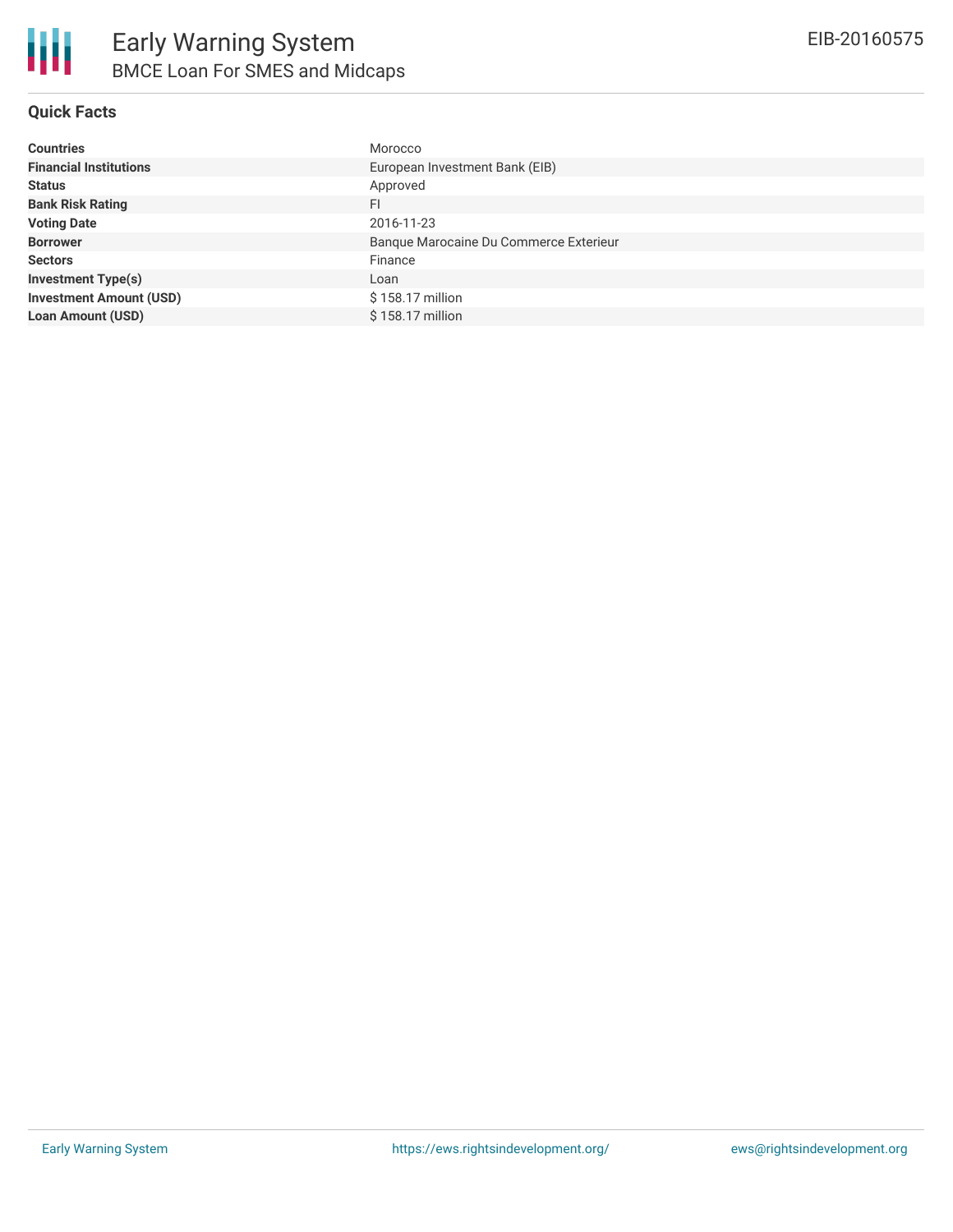

#### **Project Description**

According to the EIB website, a dedicated EIB loan to finance projects promoted by small and medium-sized enterprises (SMEs) and mid-caps in Morocco. It aims to improve the access to finance at favourable conditions.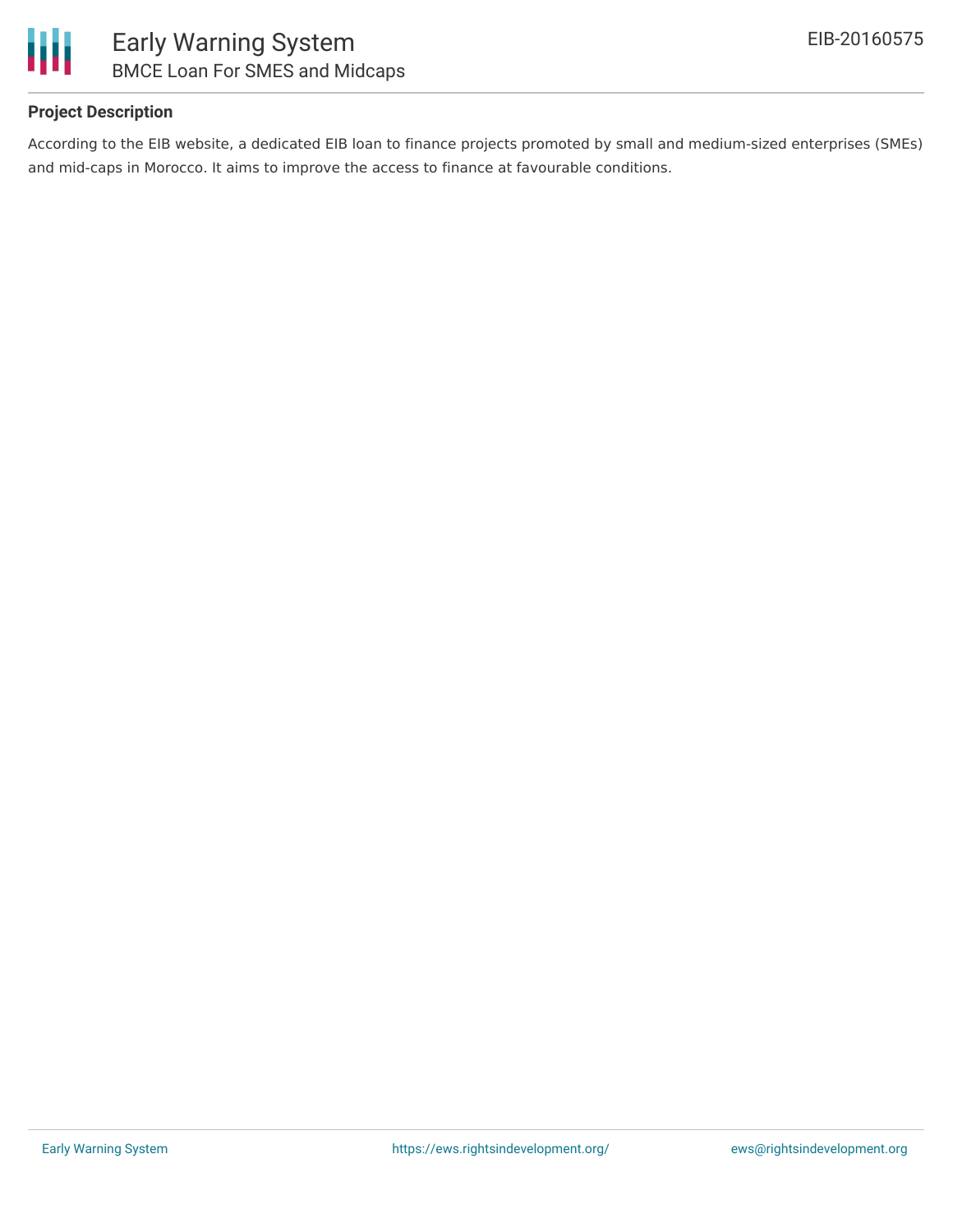#### **Investment Description**

European Investment Bank (EIB)

#### **Financial Intermediary**

Financial Intermediary: A commercial bank or financial institution that receives funds from a development bank. A financial intermediary then lends these funds to their clients (private actors) in the form of loans, bonds, guarantees and equity shares. Financial intermediaries include insurance, pension and equity funds. The direct financial relationship is between the development bank and the financial intermediary.

Banque Marocaine Du [Commerce](file:///actor/1391/) Exterieur (Financial Intermediary)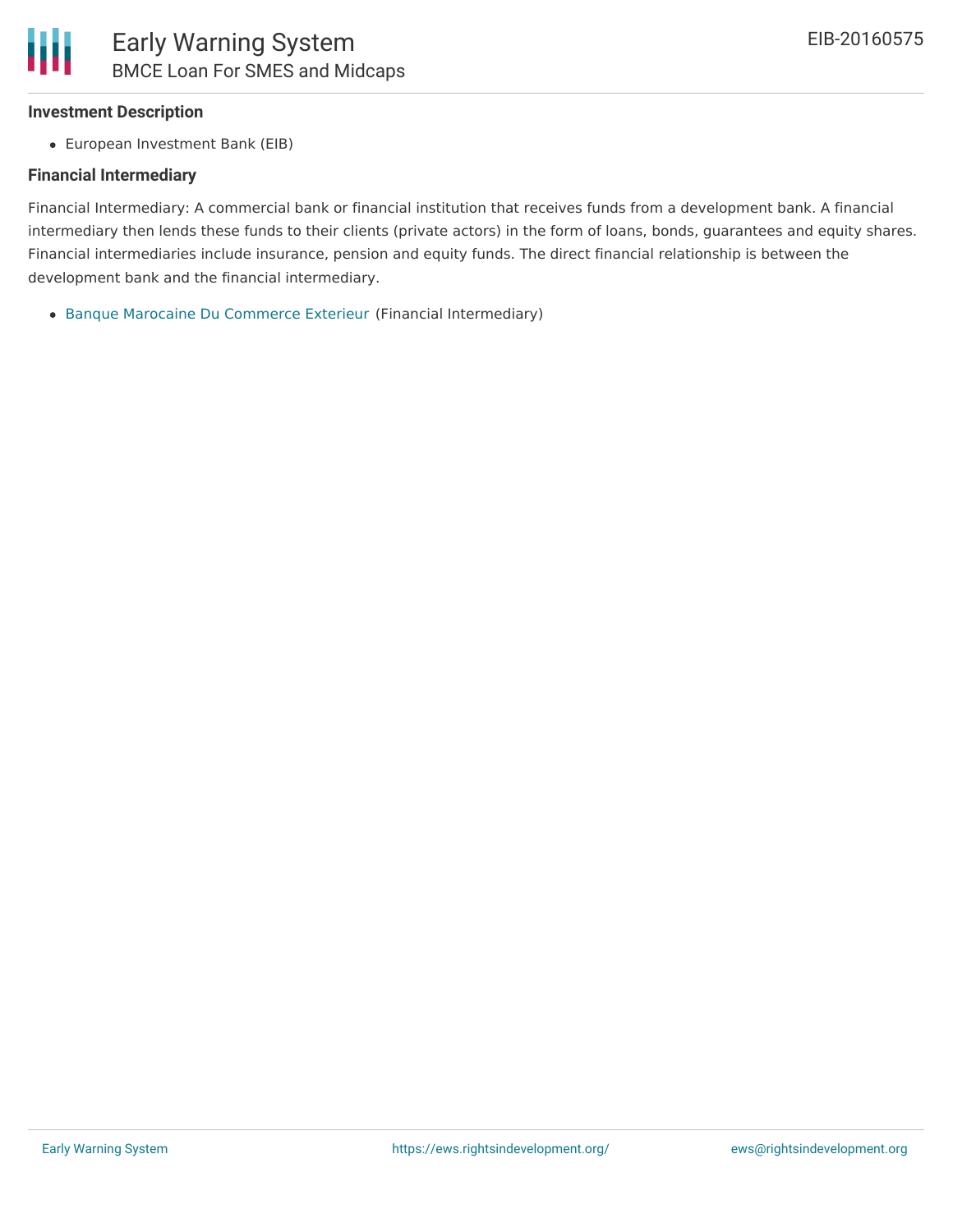

#### **Private Actors Description**

Banque Marocaine du Commerce Extérieur provides banking products and services to individuals, professionals, and business and corporate customers in Morocco and internationally. It offers current, checking, savings, and convertible dirham accounts; term deposits; overdrafts; financing products; credit cards; insurance services; and investment funding services.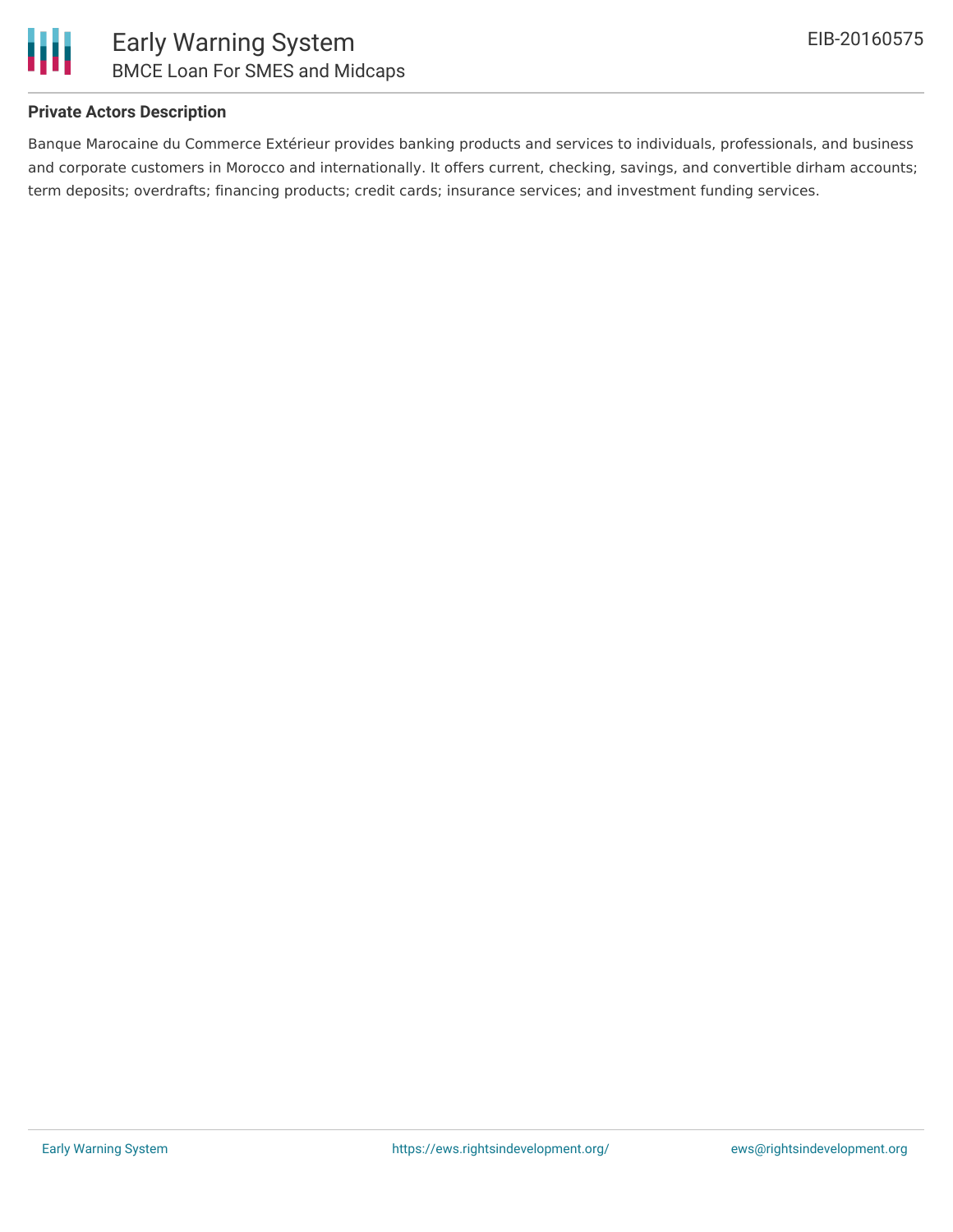### **Contact Information**

Contact information not provided at the time of disclosure.

#### **ACCOUNTABILITY MECHANISM OF EIB**

The EIB Complaints Mechanism is designed to facilitate and handle complaints against the EIB by individuals, organizations or corporations affected by EIB activities. When exercising the right to lodge a complaint against the EIB, any member of the public has access to a two-tier procedure, one internal - the Complaints Mechanism Office - and one external - the European Ombudsman. A complaint can be lodged via a written communication addressed to the Secretary General of the EIB, via email to the dedicated email address complaints@eib.org, by completing the online complaint form available at the following address: http://www.eib.org/complaints/form, via fax or delivered directly to the EIB Complaints Mechanism Division, any EIB local representation office or any EIB staff. For further details, check:

http://www.eib.org/attachments/strategies/complaints\_mechanism\_policy\_en.pdf

When dissatisfied with a complaint to the EIB Complaints Mechanism, citizens can then turn towards the European Ombudsman. A memorandum of Understanding has been signed between the EIB and the European Ombudsman establishes that citizens (even outside of the EU if the Ombudsman finds their complaint justified) can turn towards the Ombudsman on issues related to 'maladministration' by the EIB. Note that before going to the Ombudsman, an attempt must be made to resolve the case by contacting the EIB. In addition, the complaint must be made within two years of the date when the facts on which your complaint is based became known to you. You can write to the Ombudsman in any of the languages of the European Union. Additional details, including filing requirements and complaint forms, are available at: http://www.ombudsman.europa.eu/atyourservice/interactiveguide.faces